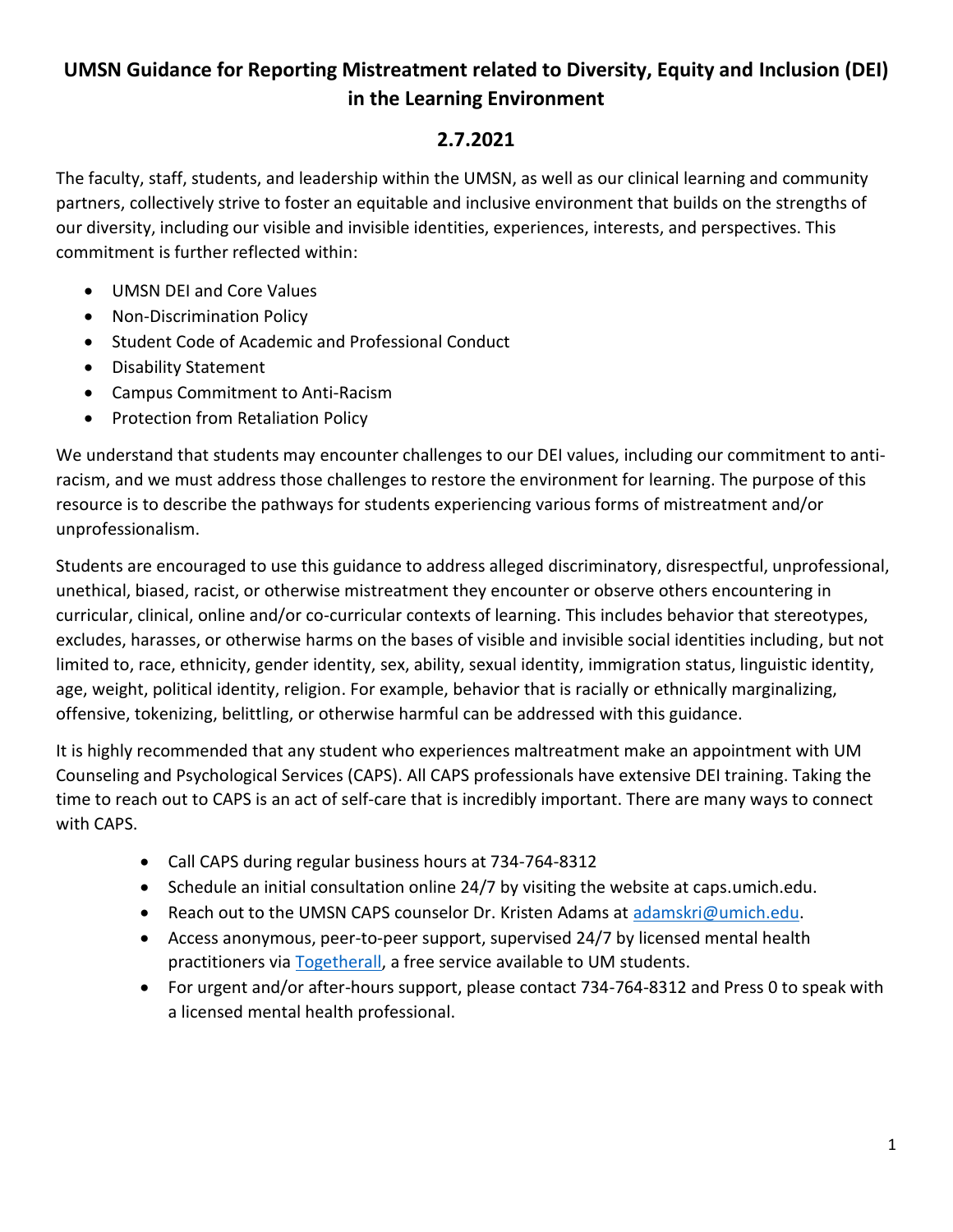## **DISCUSS** it.

The individual experiencing mistreatment should first, when possible and comfortable, attempt to resolve the matter directly with the alleged offender. The direct communication and conflict resolution strategies outlined in the [UMSN EPIC Feedback Model and Communication Guidelines,](https://drive.google.com/file/d/1fFnbVOsfCxwZFU_0y2CKzpP4d5SM0zlY/view?usp=sharing) or other similar [communication resources](https://www.aacap.org/App_Themes/AACAP/docs/resources_for_primary_care/cap_resources_for_medical_student_educators/responding-to-microaggressions-and-bias.pdf) for those experiencing or witnessing microaggressions and bias, can be utilized. The individual can also bring a support person if helpful.

If the student is unsatisfied with the attempted direct resolution, or direct resolution is otherwise not possible, it is appropriate for this student to use one of the mechanisms described below. Suggested options include:

- Discuss the challenge with your clinical or course faculty member, or if more comfortable, program lead, coordinator, or director. They will facilitate the reporting of issues to the relevant departmental leadership and assist with developing and implementing appropriate supportive and restorative measures.
- You can reach out to your academic advisor, who can provide information to support your reporting and connect you with supportive resources for social and emotional support within the School of Nursing and the University.
- You may also discuss the challenge with the Chief Health and Academic Equity Officer for guidance and information on UMSN and UM-wide student-driven reporting options (confidential, nonconfidential, and/or anonymous options), conflict resolution, and restorative justice-based options, as well as resources for social and emotional support. Dr. Rushika Patel can be reached at (734) 647-0143 or [rushika@umich.edu.](mailto:rushika@umich.edu)

Every action will be taken to respect wishes for confidentiality; however, as Responsible Employees, the suspicion of some forms of misconduct will be promptly reported.

• If you are more comfortable, you can seek support external to the UMSN with the University Ombuds. As an off-the-record resource on campus, the Ombuds can provide resources, referrals, and guidance. The University Ombuds can be reached at ombuds.umich.edu or [tlehker@umich.edu.](mailto:tlehker@umich.edu)

## **REPORT** it.

- You can also make an anonymous statement to the Office of Health Equity and Inclusion using the [UMSN Virtual DEI Suggestion Box](https://umich.qualtrics.com/jfe/form/SV_1SQymHLTB5zoIf3) or by leaving a message at 1-844-SON-TALK. The UMSN-OHEI staff will facilitate reporting any issues to the relevant departmental leadership and/or authorities to take the appropriate measures.
- You can file a confidential or self-identified [UM Campus Climate Concern.](https://deanofstudents.umich.edu/campus-climate-support)